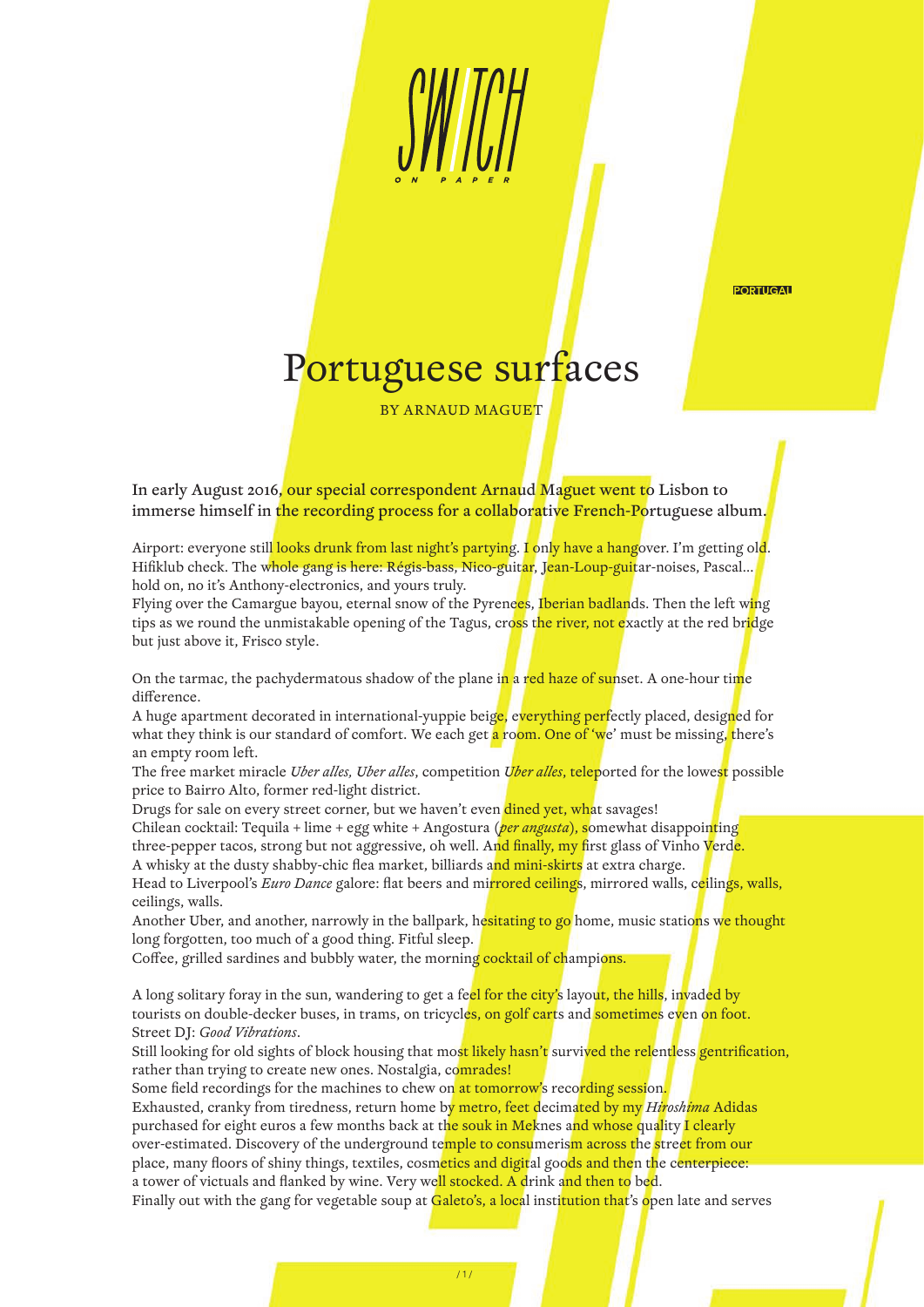traditional, somewhat bracing dishes at the counter, a kind of Canter's deli minus the California and the kosher. We learn the hard way that Vinho Verde isn't always white, but it is always served cold.

Wake up at the last minute, cheese on toast in the shower and we hit the road.

Direction Namouche Studio, decked out in wood paneling, a grand piano and Hammond organ, Moog Prodigy and Fender Rhodes, Eko Panda 49 and a Wurlitzer, marimba and harpsichord, Bontempi keyboards and a 24-track recorder, Leslie cabin and ribbon microphones what else could you possibly need. All under a fine layer of dust.

The first guests come in from Braga, in the north. Joana-prepared-piano, Luis-modular-synth and Pedro-amplified-drums. They set up.

Paulo S, Triumph Bonneville backfiring and a red-glitter helmet atop a weathered face, starts to film the troops as they warm up. He takes partying seriously, they say. We'll see. He says he liked my film portrait of Alain in the Mojave Desert. I say I'm on strike, no moving pictures, the ball's in his court. A jungle of cables for running weak and strong currents. If it's all done properly, nothing crosses, tangles, clashes. So no collateral damage to the army of lamps and transistors that will be in action. Paulo F, The Legendary Tigerman, is at the beach for the time being, it's a dirty job but someone has to do it. He'll join us later for dinner. Will he wear flip-flops tonight?

Dried apples cut into quarters, almonds, dried apricot and still water. The lunch of a hippie hamster. In music, movies and any other entertainment industry requiring specialized, meticulous technical set-ups in order to broadcast later what is happening now, you have to wait, wait, wait, wait, wait, wait. The logistics will follow, they say. They most certainly precede. "Its illusionary nature is that of the second degree... That is to say, in the studio the mechanical equipment has penetrated so deeply into reality that its pure aspect freed from the foreign substance of equipment is the result of a special procedure," writes Walter Benjamin in 1936. This guy was way ahead of his time. The quote fits. Okay, false alarm for lunch, we find a local dive next to the studio, calamari rings and Vinho Verde on the menu! Luìs tells me that Sonic Boom lives in Lisbon right now (he lent them his Phoenix synth) and Joana talks to me about her upcoming pilgrimage to Erik Satie's tomb in Normandy. These people have taste.

Everyone is a bit more chill now, it's finally time to record. In a studio that costs fifty euros an hour, it's about time. Monsieur Barclay would not be pleased. First song. Pedro takes his bow to the Piezo cymbals then lets loose on the barrels. Monsieur Barclay would not be pleased.

Joana is surrounded by wood-and-Plexiglas makeshift m<mark>odernist arch</mark>itecture so that the <mark>f</mark>allo<mark>ut from</mark> her hammers doesn't rain down on all of us. Three E-bows on the piano strings and mallets to lend a helping hand to the engine mechanics. Luìs, standing like a switchboard operator, focuses on his patch. Discrete yowls.

Another box around the guitar amp that's dumping noise into everyone else's mics and hit REC, tape rolling.

Quick stop at the apartment to drop off some gear, a few swift ablutions and we're off to see Paulo F. in Bairro Alto.

He tells us it's not drugs they're selling on the street, so the dealers don't have any problems with the constable. Clever.

A beer at the corner bar while waiting for a table to free up at the incredibly packed traditional restaurant. No reservation, but that's not an issue when you're with Paulo.

A burnt chunk of wild boar and a cod-shrimp-egg-breadcrumb stew that looks pre-digested but tastes delicious, white wine selected by Paulo, also delicious.

Fans often stop Paulo in the street to take selfies, trophies for the digital mantelpieces of their so-called social networks. Glory v.2.0, undoubtedly. The term "2.0" is already out, isn't it?

Fancy gin and tonic in an XXL snifter with juniper berries and citrus zest at a bar that was clearly once beautiful and decadent but is presently just a place where tourists go to navel-gaze, British women decked to the nines and Frenchmen in Capri pants, back-row hipsters. DJ Final Scratch playing drum 'n bass covers of late-era Beatles, the third circle of hell for Paulo who is sorry notsorry.

Back at the apartment, a last glass of Vinho Verde while listening to Pino d'Angio on the terrace, bundled in blankets to **protect us from the evening wind. Just what we need to** sponge off the excess accumulation of inauthenticity, of non-living.

Already tomorrow morning.

Black Sheep Studio, near Sintra, in Lisbon's suburban sprawl. A nice studio with a modernly designed exterior but with vintage gear inside, in a garage at the heart of a working-class neighborhood, 4-storey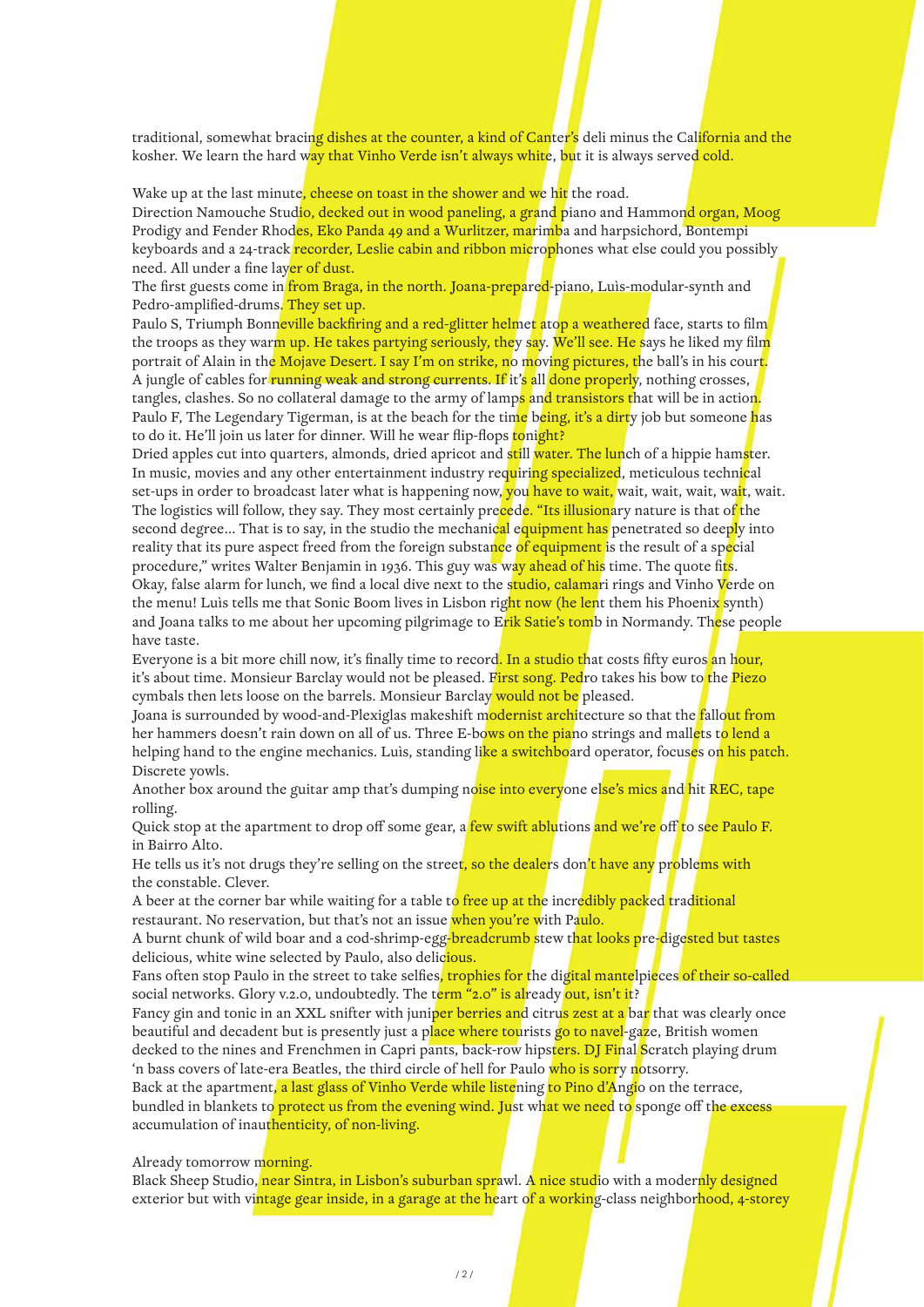building complexes in a zone that seems populated but not inhabited.

Rafael has already arrived from the countryside near Coimbra with a DIY double-oscillator box, wah pedal and delay hooked to his guitar amp. Sounds like a baby fed to a tractor, dolphins being tortured, parts ecstatically squeaking with grace.

I shoot some video for Paulo S who can't come today, instructions, blurs and extremely variable depth of field, which is kind of exotic for me. Let's give it a try. I lie in front of the drums to get the right angle and end up with a partially atomized right eardrum.

Yaw arrives, warms up his mouth on the trumpet, then the bell, mic, delay + reverb, pre-amp, table, speakers, our ears: one, two, three, all systems go! Like a taciturn version of Jac with dreads, but that would be impossible.

Nothing to eat around here, the local *churrasqueira* is closed at this time of day. Pizza is ordered. Rafael adds a layer using a mic hooked up to a mini amp, feedback and tremolo, precise. Not the best pizza, far from it, the crust gives you gas. Every country should have good pizza, but Portugal could care less. It can afford a certain bravado.

Calhau! the duo from Porto, Martha and João, is here, voice moaning from prayer position in a digital cathedral, packing analog synths on their belts like Colts. He unleashes the grinding electronics, she makes the night wail like a Lusitanian witch.

The sonic couple stays with us in Lisbon for the night. Galeto again. They talk to me about Ghédalia with GOL, with Reines d'Angleterre, major points. Vinho Verde, this time white (you can easily be fooled...), menu #8 recommended by Paulo S, rock n' roll gastro-fantasma, toast with ground beef sunny-side-up egg and fries, not the Cretan diet, I should've followed the advice I gave to Nico and ordered *Lulas*. Testing a local schnapps, a kind of Cognac, a pretty ceremony from the waiter who attentively heats a special glass with a small pitcher of boiling water before serving the beverage. One last glass of Vinho Verde at home with our guests and they leave to meet Bernando, a guy with whom we've scheduled our recording tomorrow. A tou<mark>ch of Life Aqua</mark>tic when they leave, guilty pleasure at hearing Jorge/Bowie while in this place, to each his own exoticism. Then *Endless Eyes*  by Alain, I hear he's in L.A. right now, eating oysters, a lavish miracle of digital simultaneity that only the violence of modern life can produce. Tonight I could've lived without knowing. No problem at all.

The next day. I buy some fruit down the street from the house, people eat them apparently, and Uber over to Black Sheep Studio. Bernardo sings experimental neo-Fado and has gone for coffee, lyrics are written and he already did a demo take last night at his house. We listen, it's perfect. The workday could be short. Middle-aged, pale pop-star look, tired voice, hungover, immediately asks if we want a hit. I like this guy already.

Recording the instrumental parts with Guilherm, our sound engineer for the project. Stratocaster, Korg analog guitar synth and a fuzz-Theremin pedal on the other end of the deck, across the glass pane separating musicians from non-musicians – who generally prefer to record in peace at home. André, his assistant, is at the console.

This time, Bernando explains that it's hash.

A quick run to the corner market with Carlos, the studio owner and drummer for Keep Razors Sharp. Incredible cheese with a hard rind but creamy inside, a variety of plump croquettes, dildo-sized sausages and Super Bock beer. Luxurious survival.

Bernando downs a the<mark>rapeutic whisky and dispatches us to a</mark> smo<mark>ky garage-</mark>cabaret full of the country's excluded; those left-to-their-own-devices near-fifty types who rest their heads at mom's and let their souls wash up onto the synthesis reef.

Another instrumental recording to which musical guests currently on vacation will later contribute. Maybe. A little tempo trouble, I personally liked the super slow version, the sticky sauna corrugated dive-bar on the outskirts of the Laurisilva of Madeira version. Any faster would be suicide.

Across from Galeto, at the Versailles restaurant, the feel of an old brewery, reminiscent of Gambrinus in Naples, a minimalist menu, crab-shrimp risotto to die for, quality Vinho Verde and local grappa to match. Bernando joins us, we announce that we'd like him to sing on all the songs on the album, he doesn't refuse. My Canon crashes to the ground in our excitement to immortalize the moment, warped lens that now refuses to click into the body, the final shot is blurry on the edges, à la *Bringing it All Back Home*. We'll need to make a pit stop. Concentrate on writing, it's just as good. There's no *pasteis de nata* without breaking some eggs, as they say here  $-$  at least six per piece, from the look of things A night kiosk in the middle of a park somewhere, rum, local cherry schnapps, Bernando was a roadie for Suicide, not the worst gig. He wanted to see shows for free, he says. A small joint <mark>in the wind amidst</mark> the giant magnolia undulating in the Lisboan darkness.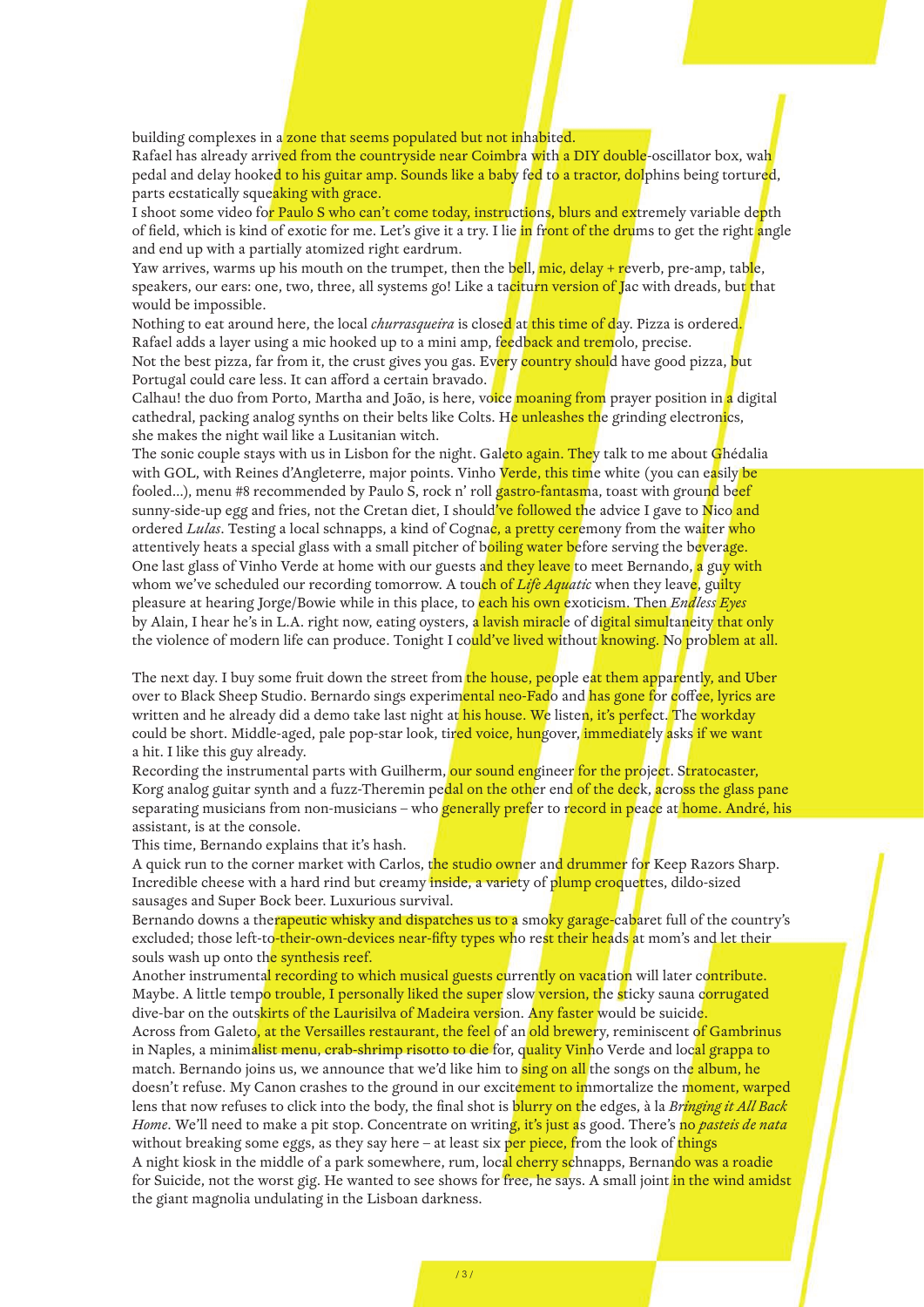Staggering home, a mega-cannelloni on the long and dusty hallway rug, sand in my teeth, smack on the ass, red, collapsing into a bed freshly made by the cleaning lady (or man), curtain. I hope you will never see the photos.

Ouch.

I get dressed in the shower to save time, studio, Paulo S and Rui are waiting for us. Rui shops around in Black Sheep's bin of pedals and amps to prep his intervention.

Carlos says that high doses of Portuguese grappa can have a Kool-Aid Acid effect. That's cool. He sets up his drums, various objects placed on the skins to *bizarrify* the thing.

Paulo S warns us that he's not a very technical drummer and that it will be loud and direct, a flaw we can forgive.

Lunch at the local *churrasqueira*, flame-broiled chicken and mackerel, beer and homemade pastries bursting with calories, the waiter looks like he's ready to kill us, everyone finishes their plate. Simple, good and prices that beat all the competition. Rui takes a g<mark>rappa, the be</mark>st in all of Portugal <mark>h</mark>e claims**,** politely declined. That's how it is.

Paulo S brings Rui back in his bronze 80s vintage Merced<mark>es. We wait fo</mark>r Paulo F who's suppose<mark>d</mark> to come by with Afonso in the late afternoon.

The Legendary Tigerman trio is going to adopt another name for this project. They're going to pretend like they make experimental music. I suggest The Unfamous Panther Boys. Me, I pretend like I'm cool. Paulo S sits at the drums and starts abusing the barrels, indeed, quite seriously.

Paulo F arrives, screaming something in Portuguese that everyone finds hilarious. We give a polite chuckle. Elegant as usual. Aviator glasses, superb glitt<mark>ering blue We</mark>lson and a little vintage amp in a metal case. The Tigerman is in the house.

João-saxophone-baritone arrives, he's going to play an overdub.

A round so everyone can find their cues.

Afonso, singer for Keep Razors Sharp and Sean Riley & the Slowriders arrives, naturally chill, a pop star.

In the garage, Paulo F takes a portrait of Carlos on his Polaroid Automatic 250, ceremonial friction between his hands before removing the protective film. Again, again. Not bad.

Everyone goes back to work, it's the last take where everyone's together, then we'll start the overdubs. Afonso re-reads some hand-written notes scratched on a piece of paper, mumbling the lyrics he's about to sing.

Hop to the supermarket to repatriate some beers and a few bottles of Vinho Verde.

Afonso is at the mic, enclosed in a cabin with anti-reverb walls. Infinite melancholy and sadness, a close friend passed away not long ago, took a one-way trip off the Vasco de Gama bridge. These words are for him.

João finds a spot in the cabin, discrete and deep sax to back up Afonso's voice, taking over where the latter leaves off. Free, shrill violence that pierces you harder than a spinal tap. I love it.

So much that we decide for more sax. João is discussing with Pedro, the drummer from the first day. The magic of technology defeating time and space, not Nat King Cole duetting with his daughter or Elvis live in 2008, but close enough.

Return to the apartment, ablutions, Pino d'Angio, Sleaford Mods, Wu-Tang Clan, Norman Greenbaum, back to Galeto and then we head to the best party in Lisbon, *Baile Tropicante*, Pedro, DJ star of Madeira, friend of the Paulos. We meet the whole team over there for a beautiful finale, which of course involves eye candy and dimmed lights. Aren't you wearing a bit too much makeup? No.

## Two days later.

Well, I won't lie. The withdrawal from this euphoric kingdom is long and deep. Rewind.

Galeto, where it all started. Grilled calamari, someone spills Vinho Verde on me, naked from the waist up so I can take off my drenched undershirt, it's on my head with the empty bottle held like a trophy in my hand in an attempt to reenact, with the subtlety and elegance of someone whose BAC has tipped the scale, the Yemen Olympic team (coolest country in the world) arriving at the stadium in Rio. Simultaneous livecast on the screens above our heads. Glory *in absentia*.

Shirt-flag drying from the window of our Uber, headed to the center. We come in peace. I abandon the stinking shirt on the rails of the bar, which was beautiful and decadent.

Colossal line at the club, and on the guest list for the Tiger. Beam me in, Paulo!

From then on, things get more confused, vodka and beer in considerable quantity, wild dancing